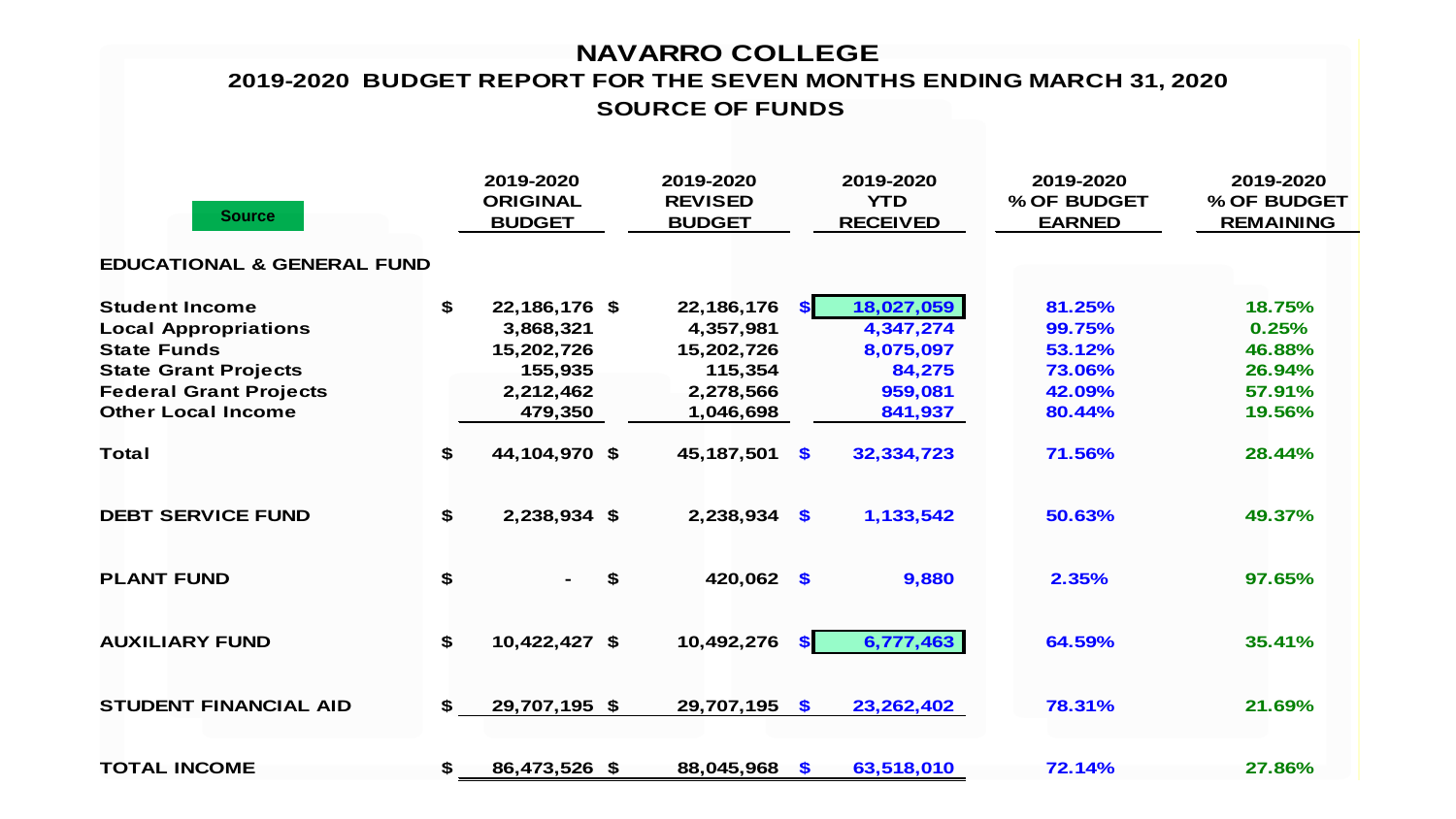# **NAVARRO COLLEGE**

**2018-2019 BUDGET REPORT FOR THE SIX MONTHS ENDING MARCH 31, 2019**

**SOURCE OF FUNDS**

| <b>Source</b>                         |    | 2018-2019<br><b>ORIGINAL</b><br><b>BUDGET</b> | 2018-2019<br><b>REVISED</b><br><b>BUDGET</b> |                           | 2018-2019<br><b>YTD</b><br><b>RECEIVED</b> | 2018-2019<br>% OF BUDGET<br><b>EARNED</b> | 2018-2019<br>% OF BUDGET<br><b>REMAINING</b> |
|---------------------------------------|----|-----------------------------------------------|----------------------------------------------|---------------------------|--------------------------------------------|-------------------------------------------|----------------------------------------------|
| <b>EDUCATIONAL &amp; GENERAL FUND</b> |    |                                               |                                              |                           |                                            |                                           |                                              |
| <b>Student Income</b>                 | \$ | 23,524,170 \$                                 | 21,998,686                                   | <b>SI</b>                 | 17,713,321                                 | 80.52%                                    | 19.48%                                       |
| <b>Local Appropriations</b>           |    | 3,929,074                                     | 3,868,321                                    |                           | 3,902,316                                  | 100.88%                                   | $-0.88%$                                     |
| <b>State Funds</b>                    |    | 15,968,463                                    | 15,968,463                                   |                           | 8,474,948                                  | 53.07%                                    | 46.93%                                       |
| <b>State Grant Projects</b>           |    | 875,601                                       | 759,719                                      |                           | 450,169                                    | 59.25%                                    | 40.75%                                       |
| <b>Federal Grant Projects</b>         |    | 2,027,352                                     | 2,205,705                                    |                           | 924,457                                    | 41.91%                                    | 58.09%                                       |
| <b>Other Local Income</b>             |    | 531,800                                       | 621,005                                      |                           | 415,666                                    | 66.93%                                    | 33.07%                                       |
| <b>Total</b>                          | \$ | 46,856,460 \$                                 | 45,421,899                                   | $\mathbf{\$}$             | 31,880,877                                 | 70.19%                                    | 29.81%                                       |
| <b>DEBT SERVICE FUND</b>              | \$ | 2,237,426 \$                                  | $2,237,426$ \$                               |                           | 2,241,014                                  | 100.16%                                   | $-0.16%$                                     |
| <b>PLANT FUND</b>                     | \$ | \$<br>$\sim$                                  | ۰.                                           | \$                        | 499                                        | 0.00%                                     | 100.00%                                      |
| <b>AUXILIARY FUND</b>                 | \$ | 11,189,544 \$                                 | 10,461,312                                   | <b>SI</b>                 | 7,460,498                                  | 71.32%                                    | 28.68%                                       |
| <b>STUDENT FINANCIAL AID</b>          | \$ | 31,000,460 \$                                 | 31,000,460                                   | $\mathbf{\$}$             | 24,509,781                                 | 79.06%                                    | 20.94%                                       |
| <b>TOTAL INCOME</b>                   | \$ | 91,283,890 \$                                 | 89,121,097                                   | $\boldsymbol{\mathsf{s}}$ | 66,092,669                                 | 74.16%                                    | 25.84%                                       |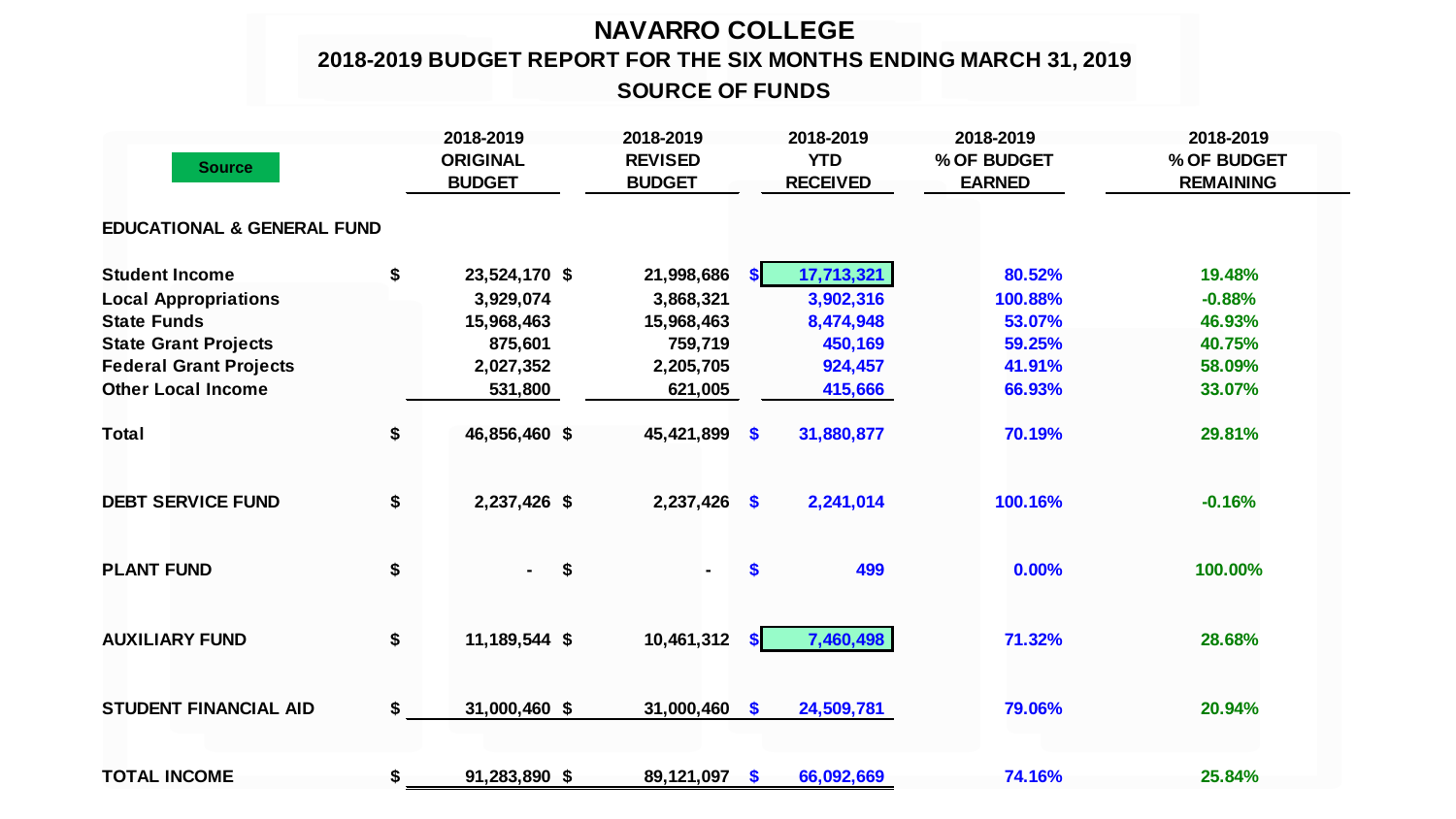#### **NAVARRO COLLEGE 2019-2020 BUDGET REPORT FOR THE SEVEN MONTHS ENDING MARCH 31, 2020 DISBURSEMENT OF FUNDS**

| <b>Disbursement</b>                       |    | 2019-2020<br><b>ORIGINAL</b><br><b>BUDGET</b> | 2019-2020<br><b>REVISED</b><br><b>BUDGET</b> | 2019-2020<br><b>YTD</b><br><b>EXPENSED</b> | 2019-2020<br><b>OBLIGATED</b> | 2019-2020<br>% OF BUDGET<br><b>EXPENDED</b> | 2019-2020<br>% OF BUDGET<br><b>REMAINING</b> |
|-------------------------------------------|----|-----------------------------------------------|----------------------------------------------|--------------------------------------------|-------------------------------|---------------------------------------------|----------------------------------------------|
| <b>EDUCATIONAL &amp; GENERAL FUND</b>     |    |                                               |                                              |                                            |                               |                                             |                                              |
| <b>General Administration</b>             | \$ | 2,107,981 \$                                  | $2,184,700$ \$                               | 1,272,021                                  | \$<br>708,115                 | 90.64%                                      | 9.36%                                        |
| <b>Student Services</b>                   |    | 3,486,800                                     | 3,647,401                                    | 1,900,969                                  | 1,193,239                     | 84.83%                                      | 15.17%                                       |
| <b>General Institutional</b>              |    | 4,691,316                                     | 4,802,789                                    | 2,997,778                                  | 1,097,898                     | 85.28%                                      | 14.72%                                       |
| Instructional Administration              |    | 1,477,745                                     | 1,472,469                                    | 807,047                                    | 539,666                       | 91.46%                                      | 8.54%                                        |
| <b>Staff Benefits</b>                     |    | 6,886,252                                     | 6,586,252                                    | 3,732,288                                  | 2,404,095                     | 93.17%                                      | 6.83%                                        |
| <b>Resident Instruction:</b>              |    |                                               |                                              |                                            |                               |                                             |                                              |
| Academic                                  |    | 7,446,885                                     | 7,443,606                                    | 4,283,555                                  | 2,207,954                     | 87.21%                                      | 12.79%                                       |
| <b>Career</b>                             |    | 6,155,696                                     | 6,200,766                                    | 3,679,007                                  | 1,689,962                     | 86.59%                                      | 13.41%                                       |
| <b>Planetarium</b>                        |    | 83,526                                        | 85,526                                       | 54,448                                     | 27,749                        | 96.11%                                      | 3.89%                                        |
| <b>Museum</b>                             |    | 168,326                                       | 174,326                                      | 99,244                                     | 46,550                        | 83.63%                                      | 16.37%                                       |
| <b>Events</b>                             |    | 103,604                                       | 100,052                                      | 52,807                                     | 20,422                        | 73.19%                                      | 26.81%                                       |
| Library                                   |    | 458,263                                       | 473,672                                      | 321,260                                    | 122,281                       | 93.64%                                      | 6.36%                                        |
| <b>Community Services</b>                 |    | 2,000                                         | 2,000                                        | 30                                         |                               | 1.50%                                       | 98.50%                                       |
| <b>Plant Maintenance &amp; Operations</b> |    | 3,908,867                                     | 3,941,696                                    | 1,842,628                                  | 1,196,653                     | 77.11%                                      | 22.89%                                       |
| <b>Appropriations</b>                     |    | 4,920,723                                     | 5,839,738                                    | 2,269,332                                  | 1,382,255                     | 62.53%                                      | 37.47%                                       |
| <b>State Grant Projects</b>               |    | 155,935                                       | 115,354                                      | 85,993                                     | 26,317                        | 97.36%                                      | 2.64%                                        |
| <b>Federal Grant Projects</b>             |    | 2,017,025                                     | 2,083,128                                    | 983,177                                    | 449,045                       | 68.75%                                      | 31.25%                                       |
| <b>Local Grant Projects</b>               |    | 34,026                                        | 34,026                                       | 26,447                                     | 20,409                        | 137.71%                                     | $-37.71%$                                    |
| <b>Total</b>                              | \$ | 44,104,970 \$                                 | 45,187,501 \$                                | 24,408,031                                 | \$<br>13,132,610              | 83.08%                                      | 16.92%                                       |
| <b>DEBT SERVICE FUND</b>                  | \$ | 2,238,934 \$                                  | $2,238,934$ \$                               | 141,165                                    | \$<br>1,918,323               | 91.99%                                      | 8.01%                                        |
| <b>PLANT FUND</b>                         | \$ | \$<br>۰.                                      | 420,062 \$                                   | 37,609                                     | \$<br>209,259                 | 58.77%                                      | 41.23%                                       |
| <b>AUXILIARY FUND</b>                     | \$ | 10,422,427 \$                                 | 10,492,276 \$                                | 5,871,318                                  | \$<br>1,829,915               | 73.40%                                      | 26.60%                                       |
| <b>STUDENT FINANCIAL AID</b>              | \$ | 29,707,195 \$                                 | 29,707,195 \$                                | 23,869,493                                 | \$                            | 80.35%                                      | 19.65%                                       |
| <b>TOTAL DISBURSEMENTS</b>                | \$ | 86,473,526 \$                                 | 88,045,968 \$                                | 54,327,616                                 | \$<br>17,090,107              | 81.11%                                      | 18.89%                                       |